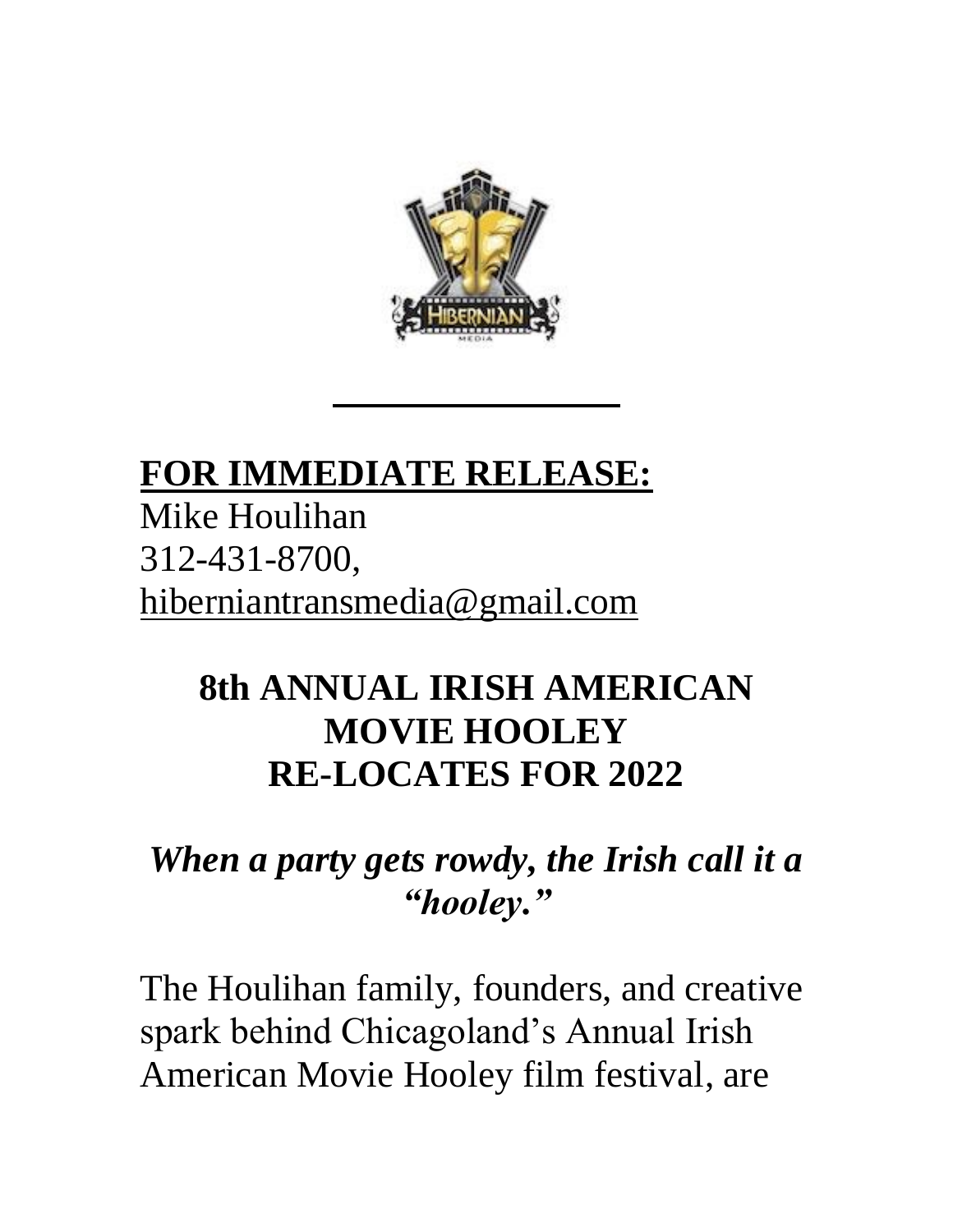taking their show directly to Irish American audiences in Oak Park and Wilmette for 2022.

Hibernian Media presents the annual Movie Hooley, which this year once again unveils a trinity of Chicago premieres of the best from Ireland and Irish American cinema. A "Call for Entries" is going out to filmmakers globally for submissions to the 2022 festival.

Hibernian Media is a small public charity, founded in 2013 by the Houlihans, dedicated to Irish and Irish American culture, "telling stories to enlighten future generations while honoring our ancestors." They also produce a pair of Irish radio programs: the Hibernian Radio Hour dedicated to Irish First Responders, and "the Houli's Hooley" a comedy show focusing on the life of 40 something Irish American men and the troubles, foibles, and hilarity of their lives.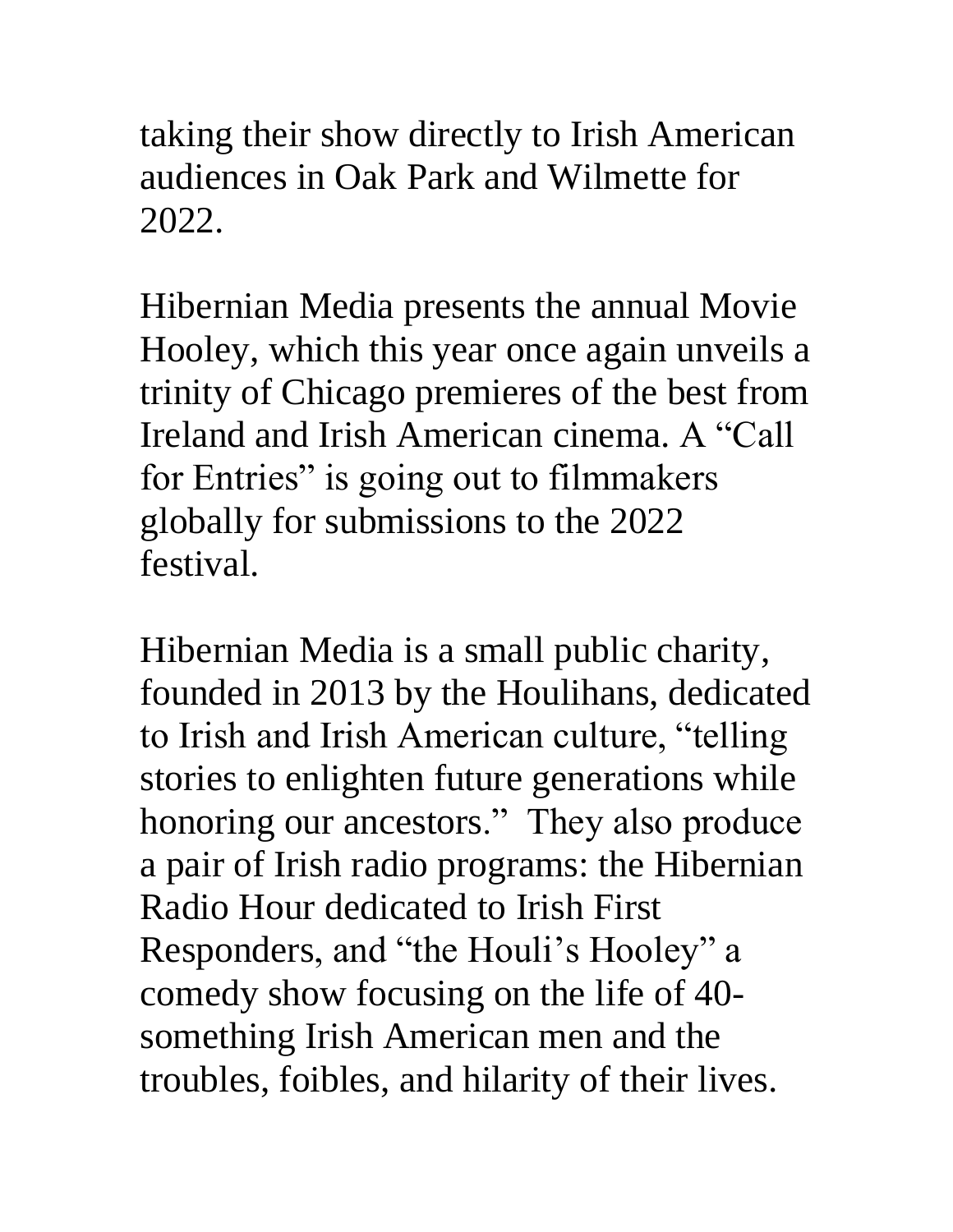Hibernian hosts an annual pilgrimage to Ireland each year with groups of their listeners and friends as they dive into the magic of Ireland today; produce their own films and TV shows available on demand and are currently in pre-production on their next documentary film IRISH COPS UNDER SIEGE.

The 8<sup>th</sup> Annual Irish American Movie Hooley will open Friday night, September 16<sup>th</sup> at 8PM, continue Saturday night September 17<sup>th</sup> at 8pm and wind up Sunday afternoon September 18th at 5:00pm at The Lake Theater in Oak Park, Illinois.

*Classic Cinemas Lake Theatre is a sevenscreen historic theatre that serves Oak Park, River Forest, and the surrounding near west Chicago communities. The art deco building was meticulously restored to maintain its classic look while updating it with the latest technology.*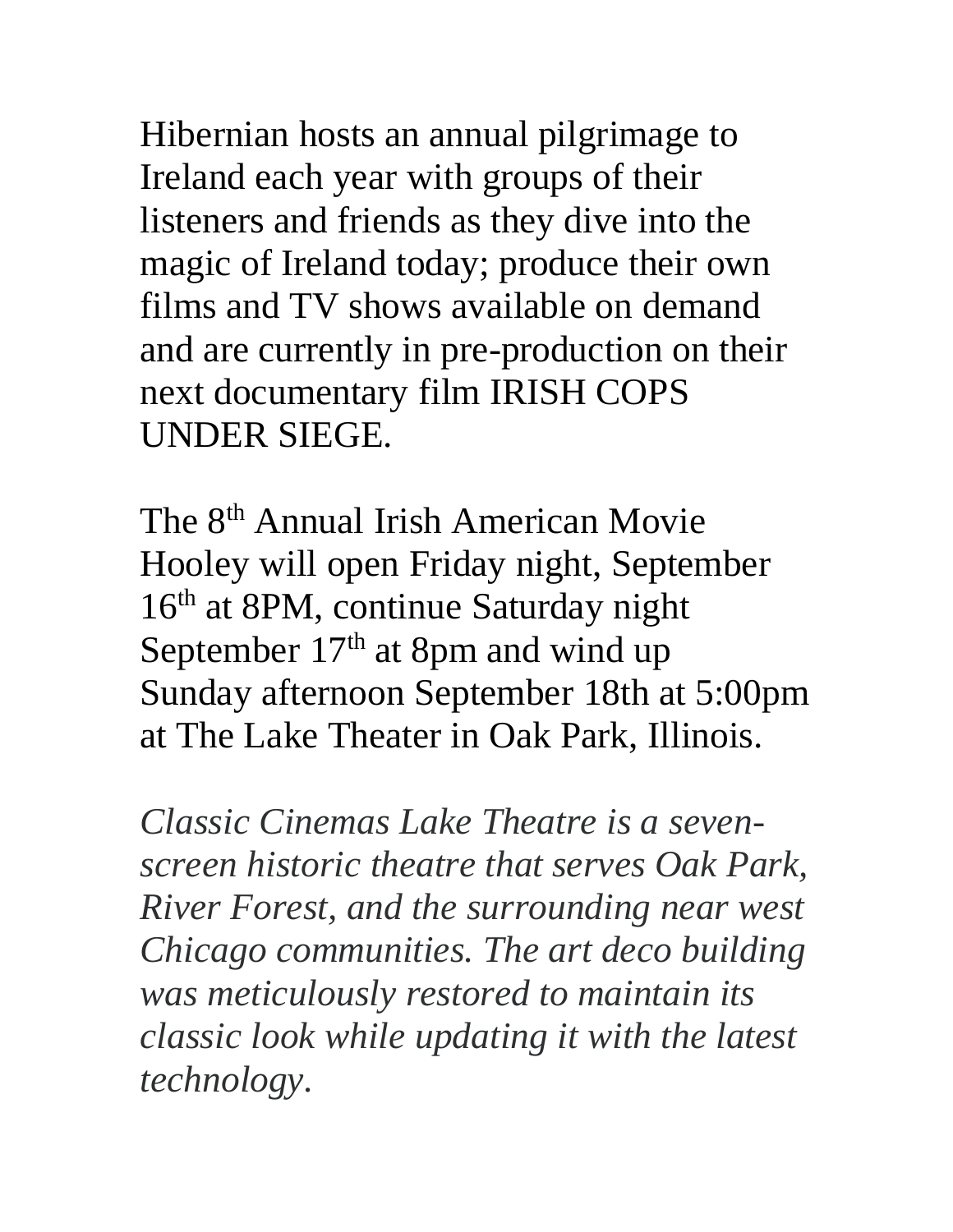*Classic Cinemas is a family-owned company that has been creating shared movie moments since 1978. We stand by the Classic Promise at all our 15 locations. In addition to our 30-minute money-back guarantee and free refills on all sizes of popcorn, soda and ICEEs, we're committed to providing guests with a two-hour vacation that is truly extraordinary and always classic.*

The 8th Annual Irish American Movie Hooley film festival then picks up and takes their three film premieres to The Wilmette Theatre in Wilmette, Illinois on Friday, Sept.  $23^{\text{rd}}$ , Sat. Sept.  $24^{\text{th}}$ , and Sunday Sept. 25, 2022.

*The Wilmette Theatre opened in 1913 as a single screen theatre. The building was bought by Encyclopædia Britannica Films*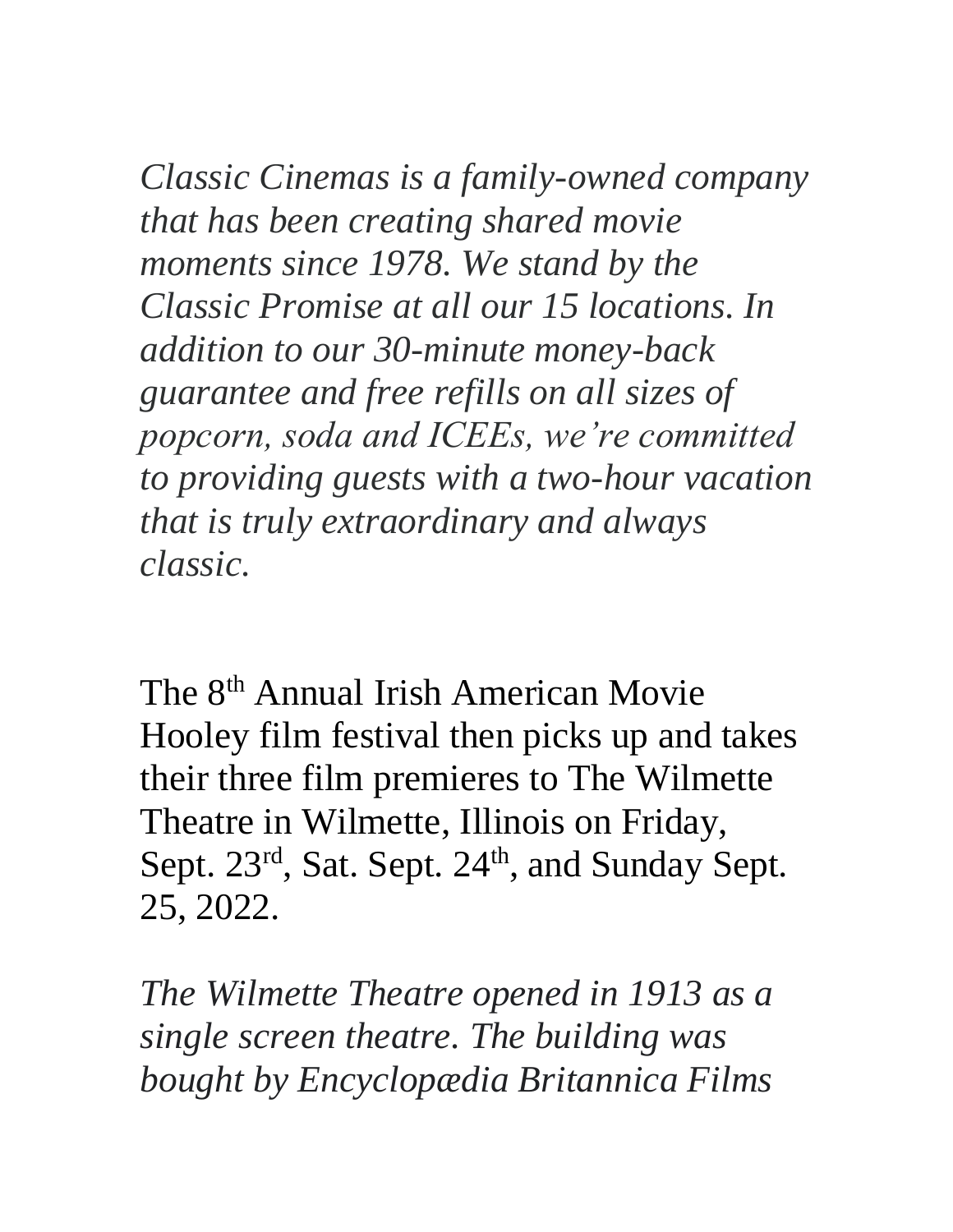*(EBF) in 1950, and in 1966 Richard Stern owned and operated it for 40 years. In 1989 the single screen was divided into two separate theaters- and while both currently operate as places to watch films- one side has flexible seating that includes cozy armchairs and sofas, a large stage and theatrical stage lighting. The "Living Room" plays host to live comedy, all kinds of music events, and any kind of party one can imagine! It has been noted on many occasions that the Wilmette Theatre has "the best popcorn on the north shore"!*

The Movie Hooley offers audiences the unique opportunity to meet the directors and stars of all three films in person and share "the craic" with them after each screening.

Paddy's Irish Whiskey is scheduled to join in once again as a sponsor and hold a free "whiskey raffle" after each screening.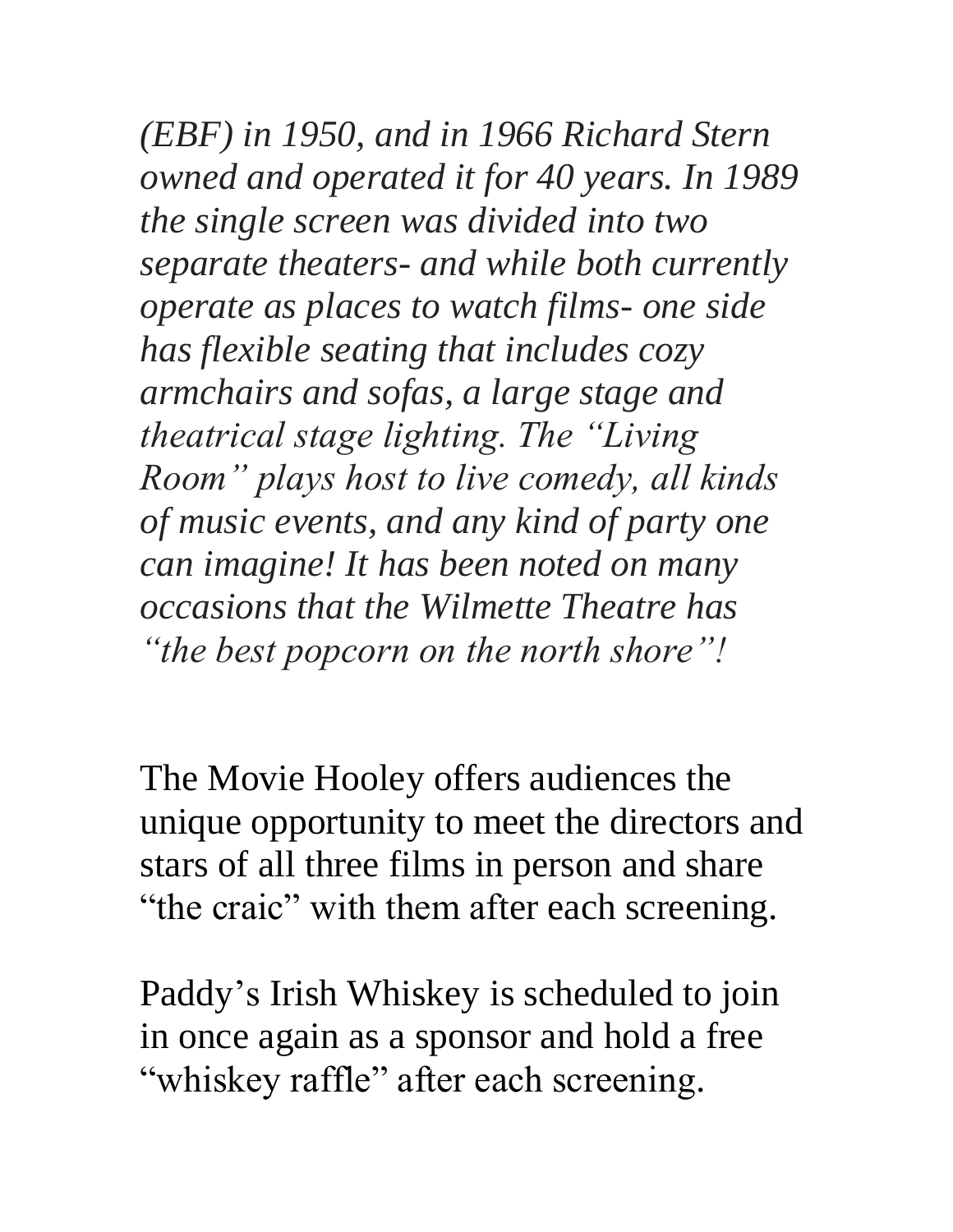Hooley producer Mike Houlihan says, "Once again we're thrilled to present three distinctive stories that capture and evoke our Irish culture. We're also very excited about joining forces with these two legendary movie houses, The Lake, and The Wilmette, as we continue to bring the finest of Irish cinema and the personalities behind each film directly to our audience."

Hibernian Media gratefully acknowledges financial support for their previous film festivals from the Irish Consulate of Chicago's Emigrant Support Programme and Culture Ireland as well as sponsorship of Paddy's Irish Whiskey, Hilton Chicago, and local Irish pubs and restaurants.

For more information about the Movie Hooley, visit: [http://moviehooley.org](http://moviehooley.org/)